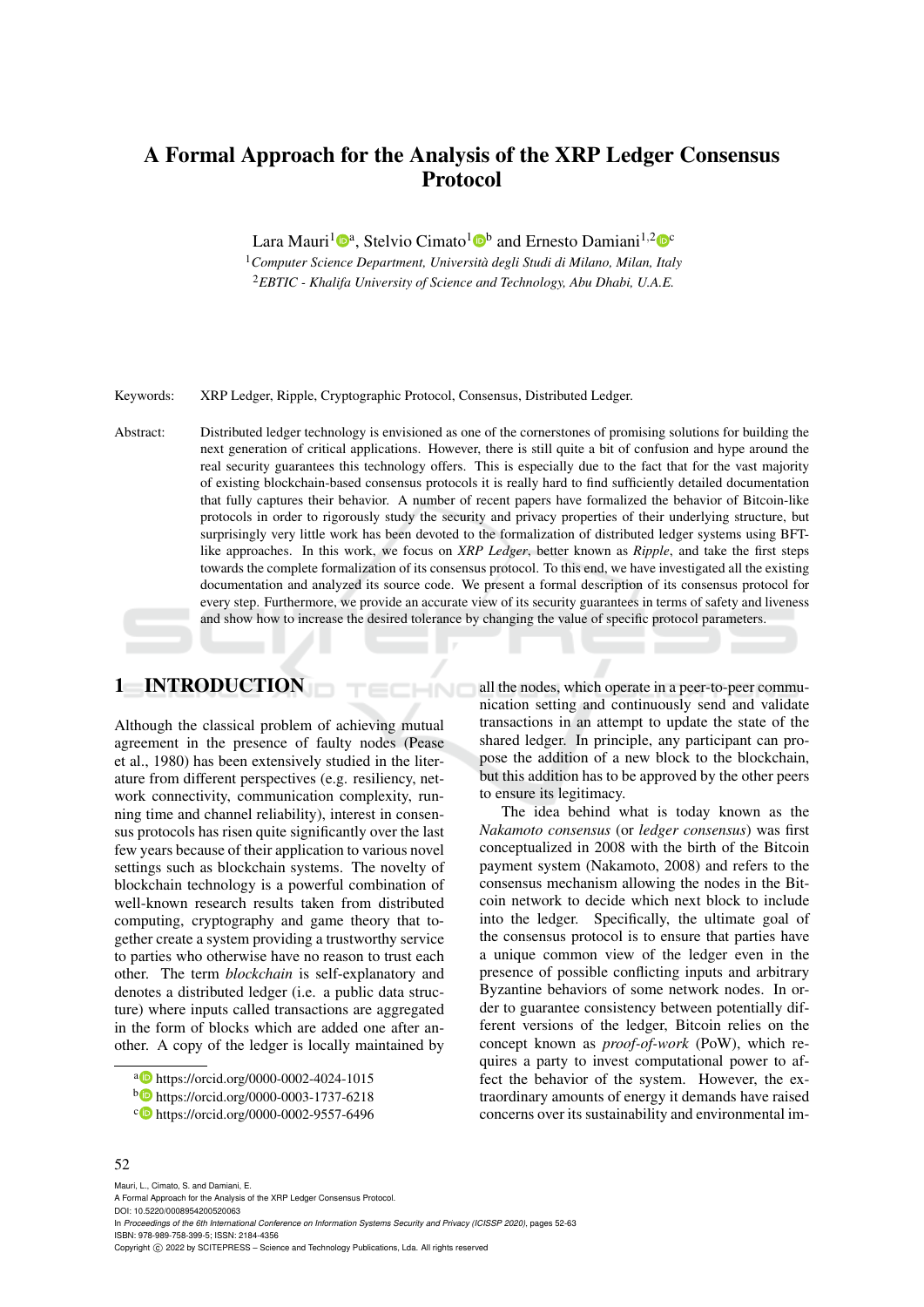pact. These limitations motivated an interesting research direction that proposes the adoption of a new class of consensus protocols based on the use of alternative resources (Bano et al., 2017; Wang et al., 2018) − among them, the *proof-of-stake* (PoS) paradigm is the most implemented so far. Such developments, combined with recent efforts to leverage the core features of blockchains for novel use cases in both financial and non-financial domains (Rawat et al., 2019), have led to a significant increase in proposals for blockchain-based solutions, with new software applications and services appearing daily. But this rush to quickly enter the market poses serious risks to the entire blockchain ecosystem since vulnerabilities of insufficiently tested code can be exploited with significant consequences due to the decentralized nature and irreversibility of the technology (Saad et al., 2019).

According to Halpin and Piekarska (2017), an emerging field that needs further research is the study of the security and privacy properties of the structure underlying blockchain-based systems. In this context, the first formal security analysis of the fundamental principles behind the Nakamoto consensus was proposed by Garay et al. (2015). In their work, the authors presented an abstraction of the Bitcoin protocol in synchronous networks, which they referred to as the *Bitcoin backbone*, and proved that it satisfies certain security properties. Later, Pass et al. (2017) extended the analysis to asynchronous networks, and further refinements of the initial model of computation were presented in subsequent works (Garay et al., 2017, 2018). While a number of other papers have studied the security of several PoW- and PoS-based blockchains in a rigorous manner (Pass and Shi, 2017; Badertscher et al., 2017; Daian et al., 2016; Kiayias et al., 2017), it is worth noting that for the vast majority of existing blockchain protocols it is really hard to find sufficiently detailed information on the functioning of the consensus mechanism they use (though there is a lot of work presented online in the form of white papers, pre-prints and blog posts). Moreover, the majority of current research is focusing on studying blockchains consistent with the so-called *permissionless* setting, whereas much less attention has been paid to the formalization of distributed ledger systems operating in *permissioned* settings, which embrace aspects of traditional *Byzantine-fault tolerant* (BFT) consensus protocols. In contrast to permissionless blockchains such as Bitcoin, permissioned ones are operated by known entities and only a restricted group of nodes can participate in the process for determining the correct update of the ledger (Cachin and Vukolic, 2017).

Motivated by this emerging new era of research,

in this work we focus our attention on *XRP Ledger* − better known as *Ripple* (Ripple Labs Inc., a) −, the third-largest digital currency in market capitalization after Bitcoin and Ethereum. The XRP Ledger protocol is a distributed payment system that uses a unique consensus protocol which sets it apart from previous approaches. Based on the idea of subjective trust assumptions, in Ripple every participant is free to specify which nodes it believes will behave correctly and which ones it considers faulty by means of so-called *Unique Node Lists* (or *UNLs*). The fact that the XRP Ledger protocol does not rely on a process of mining to verify transactions has many advantages, in terms of transaction speed, compared to other consensus algorithms (Mauri et al., 2018). Indeed, while for Bitcoin-like protocols transactions are confirmed after an hour on average, in the XRP Ledger network the settlement process takes around 5 seconds, with a throughput of up to 1500 transactions per second.

Although mentioned in several surveys on the consensus mechanisms that govern the most popular blockchains (Xiao et al., 2019; Gramoli, 2017), the Ripple protocol is often described in a vague and not very clear way. By now the original white paper (Schwartz et al., 2014) is deprecated, and available documentation about how the consensus process works is restricted to the developer portal (Ripple Labs Inc., b) and a recent analysis provided by the creators of Ripple themselves (Chase and MacBrough, 2018). Even if the latter presents a detailed explanation of the Ripple algorithm and derives conditions for its safety and liveness, there remains a degree of uncertainty around many aspects of the protocol and, in any case, not all steps have actually been described. Furthermore, to date the only existing peerreviewed analysis of the XRP Ledger consensus protocol (Armknecht et al., 2015) was conducted on the original white paper and showed that some specifications were flawed.

Our Contributions. In light of the above, we believe that having a clear and accurate description of the XRP Ledger consensus protocol is fundamental not only to gain in-depth understanding of its behavior, but also to increase trust in the foundational principles of the algorithm and identify its vulnerabilities. To this end, we have carefully investigated all the existing documentation relating to XRP Ledger and, by directly analyzing its source code (Ripple Labs Inc., c), we have created an in-depth description of the consensus protocol for every step. In particular, our work contributes in the following aspects: (1) taking the first steps towards the complete formalization of the XRP Ledger Consensus Protocol; (2) providing an accurate view of the current security guarantees of the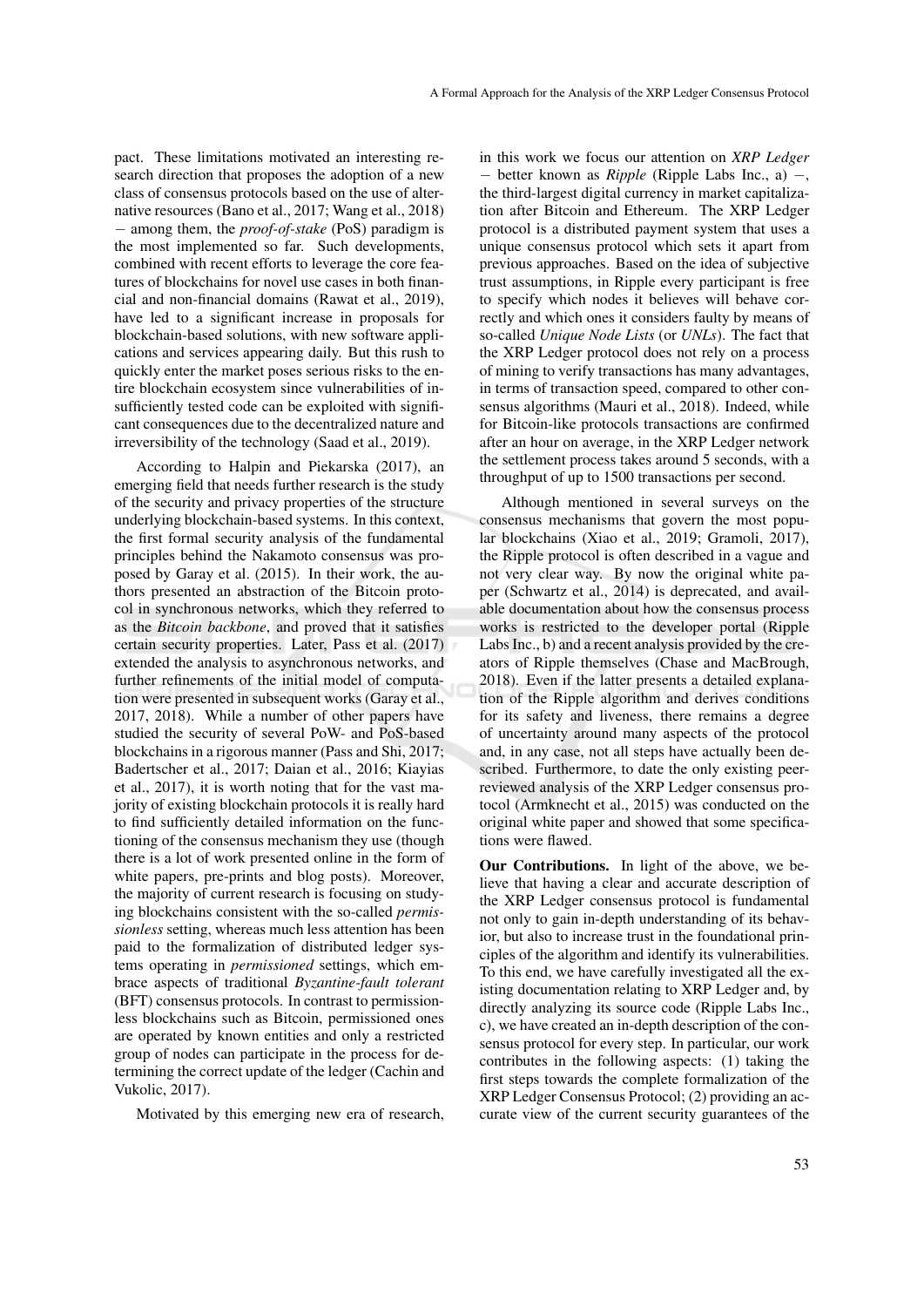protocol in terms of safety and liveness; (3) showing how the inherent correlation between the safety and liveness tolerances, the validation quorum and the UNLs overlapping size can be leveraged to increase either liveness or safety.

Organization. The remainder of the paper is organized as follows. Section 2 provides the necessary background to understand the consensus mechanism powering the XRP Ledger network. Section 3 presents our formalization of the different phases of the XRP Ledger Consensus Protocol, expressed by means of a set-theoretic notation and mathematical formulas. Section 4 reports and clarifies results from a previous analysis with respect to safety and liveness properties and extends it by showing that the value of some protocol parameters can be changed to guarantee more liveness or safety. Section 5 concludes and proposes directions for future research.

# 2 BACKGROUND ON THE XRP LEDGER NETWORK

#### 2.1 Basic Concepts and Terminology

In the XRP Ledger network, the collaborative process by which the shared replicated transaction system is updated and kept consistently synchronized is known as the *XRP Ledger Consensus Protocol* (or *XRP LCP*, for short). The primary objective of each participant involved in the XRP LCP is to advance the chain of validated ledgers by reaching agreement on a new set of transactions to apply to the prior ledger. The overall consensus process, which can be viewed as a progression through three phases − *collection, deliberation* and *validation* − is controlled by the so-called *validators*. Unlike simple tracking nodes, which are uniquely responsible for relaying transactions from clients throughout the network, participants acting as validators perform the additional task of proposing and revising *candidate sets of transactions* to be processed.

Several permissioned blockchain platforms rely on classical BFT consensus protocols, which typically require every node to know the entire set of peers participating in the consensus process. However, one of the major challenges for those protocols that prevents their wider adoption in blockchain systems is their scalability in terms of the number of nodes (Vukolic, 2016). Conversely, the XRP Ledger ´ protocol does not rely on a strict notion of membership and not every node has to trust all others. This gives the XRP Ledger network a clear advantage over

BFT-based blockchains because it is more scalable in terms of the number of nodes. In order to achieve consensus, validators share information about their candidate transaction sets by exchanging signed messages (whose format will be described in detail later on), but nodes only consider messages sent by specific validators they believe will behave honestly. In particular, each participant individually chooses which validators it will listen to when making decision about the next ledger, and such choice is declared in the form of a list, referred to as the *Unique Node List* (UNL), which is locally maintained by each validator; validators belonging to the UNL are called *trusted*.

A fundamental component of the first phase of the consensus protocol is represented by the *open ledger*, which is the ledger to which all pending transactions are applied. When certain specific conditions are met, the ledger is *closed*, and the closure implies that new transactions are no longer accepted for inclusion in the new version of the ledger. In essence, the set of transactions included in the closed ledger constitutes the first *position* and reflects the validator's initial belief of which transactions should be considered for the next ledger. Nodes are equipped with a public/private key pair. Digital signatures are used to check that submitted transactions are correct, i.e. authorized to do a specific set of actions, but also serve as a means to authenticate the issuers of the messages received. The fact that all protocol communications are signed makes it possible to reliably identify validators in the peer-to-peer network even if messages are relayed by untrusted nodes.

As mentioned above, validators communicate by means of messages in an attempt to reach network agreement. One of such messages is represented by the so-called *proposals*. At the start of the consensus process, each node decides whether to operate as an active or passive validator. A *proposing* validator is a normal participant taking on its own position and sending proposals to other peers. Conversely, an *observing* validator updates its position, but does not propose it to its peers. The first proposal issued by a validator corresponds to its initial position, so proposals can be seen as subsequent positions taken by nodes as the network progresses. As we will see later, the concept of *dispute* is strictly connected to that of proposal. It is used to denote an individual transaction that is either not included in a validator's proposal or not included in a trusted validator's proposal.

In addition to the closed ledger, we can distinguish two other types of ledger representing subsequent evolutions, in terms of content validity and finality, of the initial ledger version under consideration. Specifically, the ledger resulting from the completion of de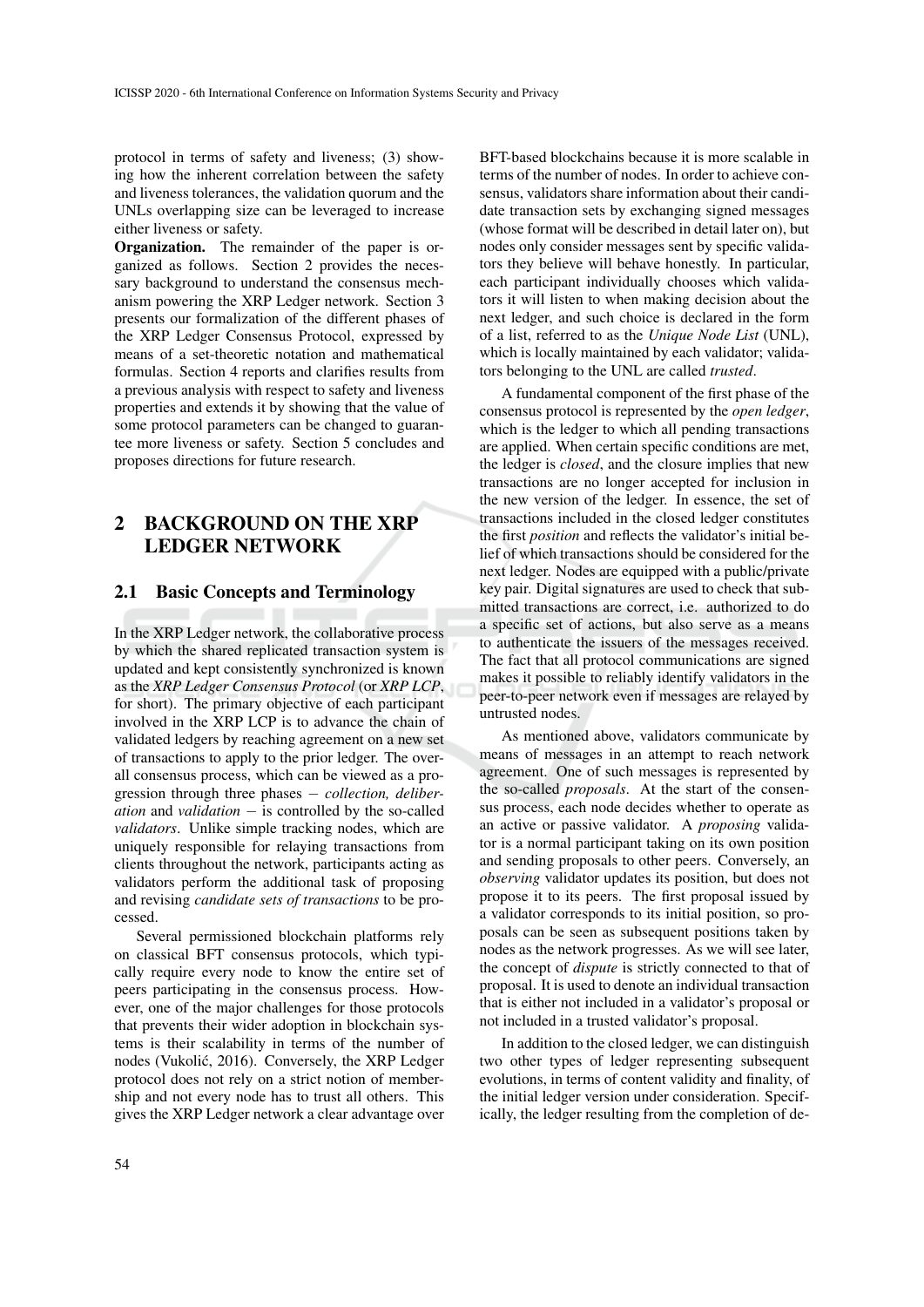liberation, known as the *last closed ledger*, is the most recent ledger on which, from the point of view of a single validator, the network reached agreement. This ledger version is not immediately considered final. Indeed, a ledger is *fully validated* only once it passes a certain validation threshold. It is only at that point that it is considered authoritative and irrevocable, meaning it becomes part of the permanent public history and its content is truly reliable.

Lastly, a *validation* is a signed message containing the hash of the last closed ledger, whose purpose is to let trusted validators know which particular ledger was built by the other validators and come to a common conclusion about which last closed ledger should be considered authoritative (i.e. declared fully validated).

### 2.2 Informal Protocol Description

The XRP LCP proceeds in rounds and consists of three different phases that are continually repeated to process groups of transactions. The typical execution of a single ledger round goes from collection to deliberation to validation. Below we provide a brief description of each phase:

- *Collection*: During this phase, validators collect new incoming transactions, apply the well-formed ones to their open ledger and subsequently relay them to the other peers. When certain conditions are met, each validator determines the open ledger period should end and closes its ledger.
- *Deliberation*: Validators begin an iterative process in which they try to establish consensus by exchanging proposals with their trusted validators. Starting from their own position, they continuously change their view of the transaction set by adding or removing disputed transactions from their proposal and, after each update, they check the percentage of trusted validators agreeing with them. When a validator sees a supermajority agreement, it declares that consensus has been reached. Then, it creates a new last closed ledger by applying the consensus transaction set to the last validated ledger and issues a validation.
- *Validation*: Participants determine whether to consider the outcome of deliberation (i.e. their last closed ledger), fully validated by comparing the hashes received from their trusted peers. The decision is taken on the basis of the percentage of agreement on the newly-created ledger. Only when a quorum of validations for the same ledger is reached, that ledger is deemed final.

### 3 FORMALIZING THE XRP LCP

### 3.1 Preliminaries

In the XRP Ledger network, the shared global ledger is actually a series of *ledger versions* (or *ledgers*). A ledger is any quintuple of the form  $L = \langle sn, h, h_{-1}, ts, T \rangle$  where *sn* is the sequence number of the ledger, *h* is the unique identifying hash of the ledger's contents, *h*−<sup>1</sup> is the *h* value of the previous ledger version this ledger was derived from, *ts* is a timestamp, and *T* is a set of transactions. The hash serves as a unique identifier for the ledger and its contents, whereas the sequence number identifies the order in which ledgers occur in the ledger chain. The very first ledger, known as the *genesis ledger*, has sequence number 1; each successive ledger has a sequence number one greater than that of the preceding one. We say a tuple  $L = \langle sn, h, h_{-1}, ts, T \rangle$  is valid with respect to a predecessor (fully validated) ledger  $L' = \langle sn', h', h'_{-1}, ts', T' \rangle$  iff:

- 1.  $h_{-1} = h'$ ;
- 2.  $sn = sn' + 1$ ;
- 3.  $|\Sigma_L| \ge q_\nu$ , where  $|\Sigma_L|$  is the support of the ledger *L* and  $q<sub>v</sub>$  is the minimum percentage of participation required to reach network agreement.

Below we introduce the notation used in the formalization of the XRP LCP provided in Section 3.2, as well as the timing assumptions.

#### 3.1.1 Notation

We denote by *N* the universe of nodes of the peerto-peer XRP Ledger network. Nodes play different roles: client applications submit transactions to server nodes, which are differentiated in tracking nodes and validators. The consensus process is exclusively driven by the latter. Since only validators actively participate, check and validate all transactions taking place in the system, we believe that for the purposes of formalization it is meaningful to consider only the subset  $N_v \subset N$  of participants, where  $N<sub>v</sub>$  denotes exactly the nodes acting as validators. As already mentioned, during the consensus process, validators only evaluate proposals and validations issued by their trusted nodes, discarding those received from validators not belonging to their UNL. For any node  $i \in N_v$ ,  $UNL_i = \{u : u \in N_v, F(u)\}$  denotes the set of all nodes *u* for which  $F(u)$  is true, where  $F(u)$  means that validator *i* trusts *u*. Also, we use  $n_i = |UNL_i|$ to denote the size of node *i*'s UNL. Giving as a fact that the individual choice to include (or omit) a given transaction in the next ledger is influenced only by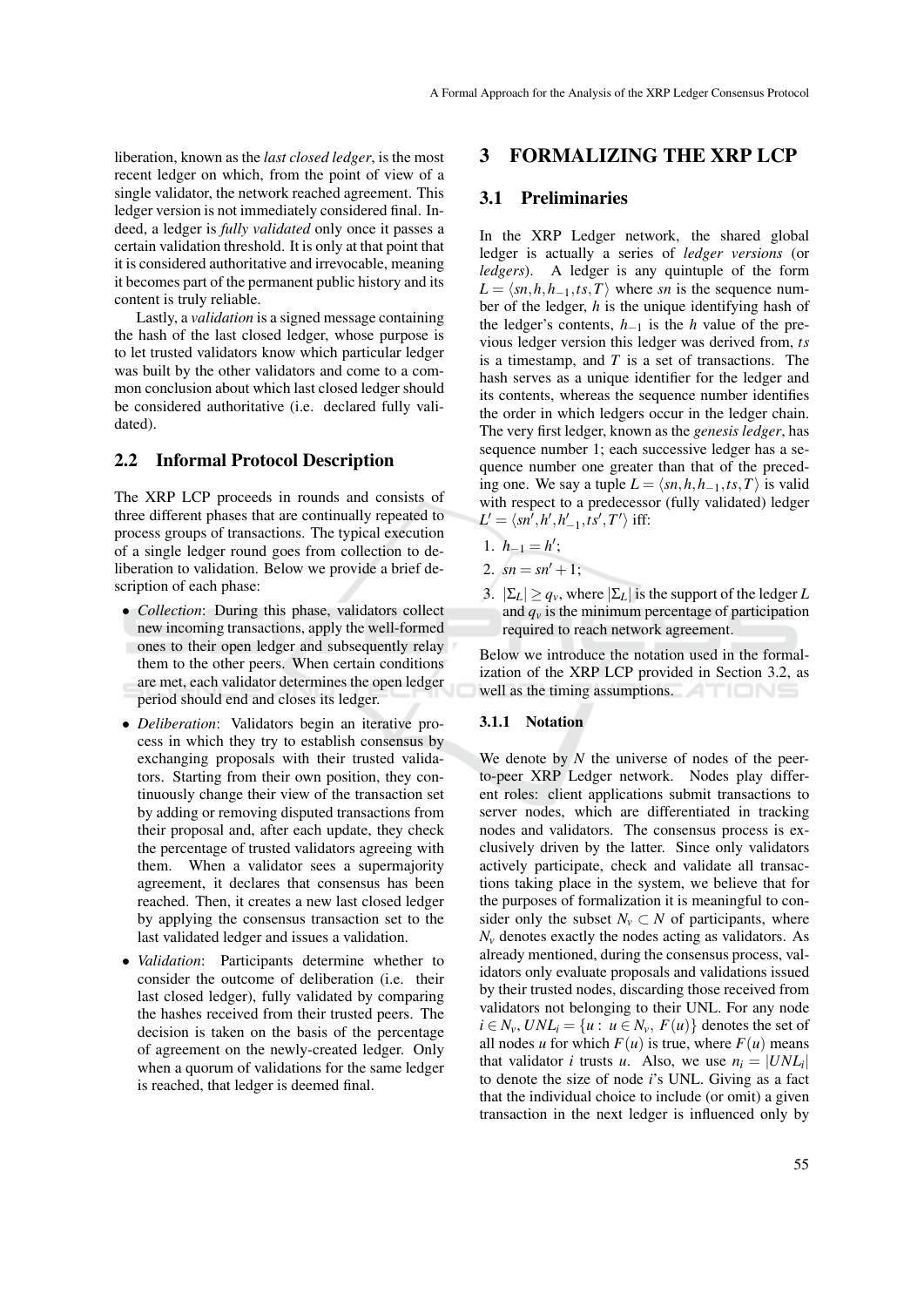the trusted nodes' messages, we decide not to directly specify UNL membership every time (in our formalization, we will specify this dependency only in the context of the last phase). Deliberation and validation phases are parameterized by  $q_c$  and  $q_v$ , respectively. In particular, *q<sup>c</sup>* specifies the *consensus quorum* (i.e. the minimum number of validators having issued the same proposal needed to declare consensus), whilst  $q<sub>v</sub>$  − see the third condition required for ledger validity − represents the *validation quorum* (i.e. the minimum number of validations needed to fully validate a ledger). Both these parameters are a function of a constant *k* and  $n_i$ , where  $n_i$  is the previously defined size of  $UNL_i$ . We let  $\tilde{L}_i$ ,  $\tilde{L}_i^c$  and  $\tilde{L}_i^l$  denote the open ledger, the closed ledger and the last closed ledger of node *i*, respectively. Moreover, we use  $\hat{L}$  to denote the last fully validated ledger. *tx* is used to represent a single transaction under consideration by consensus. Any transactions excluded from a node's proposal are added to its local queue we denote by *TQ*. For notational simplicity, we suppose the existence of another set  $T_I$  which contains all received new transactions. Also, we use  $P_i$  to denote the node *i*'s proposal of candidate transactions and the symbol  $\theta$  to indicate the threshold for including a given transaction in the proposal *P<sup>i</sup>* . Lastly, *D<sup>i</sup>* denotes the node *i*'s set of disputed transactions, whereas σ*<sup>i</sup>* denotes a validation issued by *i*. Table 1 provides a summary of the notation used throughout this paper (some parts however will be slightly modified to suit the context). HNC

| Table 1: Summary of notation.                               |                                  |
|-------------------------------------------------------------|----------------------------------|
| $N_{\rm v}$                                                 | The set of validators            |
| i                                                           | A validator in the network       |
| $\mathit{UNL}_i$                                            | i's Unique Node List             |
| $n_i$                                                       | The size of $UNL_i$              |
| tx                                                          | A single transaction             |
| T                                                           | A set of transactions            |
| $T_Q$                                                       | The set of queued transactions   |
| $T_I$                                                       | The set of new transactions      |
| $q_c$                                                       | The consensus quorum             |
|                                                             | The validation quorum            |
| $q_v$<br>$\tilde{L_i}$<br>$\tilde{L_i^c}$<br>$L_i^{\prime}$ | $i$ 's open ledger               |
|                                                             | i's closed ledger                |
|                                                             | i's last closed ledger           |
| Ĺ                                                           | The last fully validated ledger  |
| $P_i$                                                       | i's proposal of transactions     |
| $D_i$                                                       | i's set of disputed transactions |
| $\sigma_i$                                                  | i's validation                   |

**AND** 

#### 3.1.2 Timing

An important aspect that must be considered when designing any consensus protocol is the ability of parties

to reach a certain degree of synchronization during the protocol execution. In the XRP Ledger network, the protocol execution is driven by a heartbeat timer which allows nodes to advance the consensus process. In practice, at regular intervals each validator checks whether the necessary conditions to move to the next phase of the consensus protocol are met. Although each validator can begin a new round of consensus at arbitrary times based on when the initial round started and the time taken to apply the transactions, the transition to both deliberation and validation phases can only occur at the end of the heartbeat timer.

Furthermore, each node maintains an internal clock that it uses when calculating its own *close time*, i.e. the time at which the ledger has been closed (see Sections 2.1 and 3.2.1 for details). In practice, at the closure of the ledger (which reflects the end of collection phase) each validator uses its current time as the initial close time estimate and includes this value in its initial position. Later, this approximate time is rounded based on a dynamic resolution. As a result, each validator uses the consensus process not only to reach agreement with its trusted nodes about the set of transactions, but also attempts to agree on a common time for the closure of the ledger. Validators update their close time positions in response to the effective close time included in their trusted nodes' positions, and in this way, they can derive a common close time for the ledger without the need to synchronize their clocks. When there is no clear majority of trusted validators agreeing on a close time, nodes agree to disagree on an actual close time. Even though in this case the network has no official close time, the effective close time of the ledger is set to 1 second past the close time of the previous ledger.

Although reaching agreement on the effective close time is part of the XRP LCP, in order to make our formalization more readable, we decided to include in it only some fundamental protocol timing parameters.

# 3.2 In-depth Protocol Description and Its Formalization

In Ripple, the ledger chain structure starts with the genesis ledger and ends with the last fully validated ledger. Generally, given the prior fully validated ledger  $\hat{L}$  and a set  $T$  of new candidate transactions, the execution of the XRP Ledger Consensus Protocol determines an output ledger  $\hat{L}'$  which, together with the previous validated ledgers, forms the ledger history. As introduced in the foregoing section, the XRP LCP is an asynchronous round-based protocol consisting of three phases. The diagram of Fig. 1 shows the out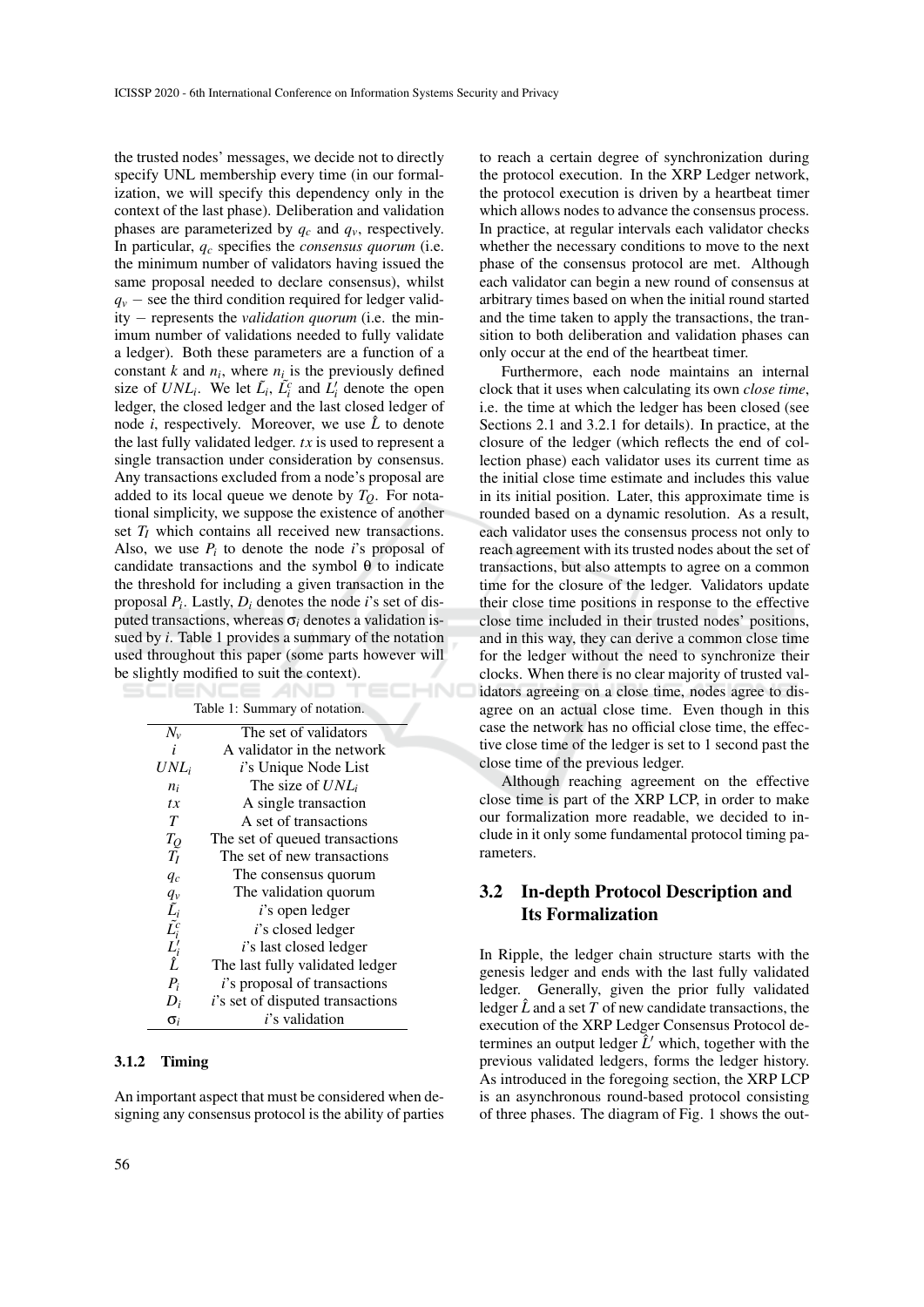put expected from each phase from the perspective of an individual node  $i \in N_v$ : *(a)* the output of the collection phase is represented by *i*'s initial proposal  $P_i^0$ , which contains the starting position taken by the validator itself before considering any trusted validator position; *(b)* at the end of the second phase, *i* builds a new last closed ledger  $L_i'$ ; *(c)* the validation phase establishes which last closed ledger, amongst those proposed by all participants, must be considered the authoritative one  $(\hat{L}')$ .

We now proceed with the formalization of the three main consensus phases. Note that in our formalization we follow the flow depicted in Fig. 1. That is, we consider the perspective of a single validator  $i \in N_v$ , which makes decisions only by listening to its unique node list *UNL<sup>i</sup>* . In order to formalize the behaviour of the XRP LCP we referred to the current implementation of the core XRP Ledger server, called rippled, whose source code is available in the GitHub repository (Ripple Labs Inc., c).

#### 3.2.1 Collection

The first stage of the process is a quiescent period allowing the validator *i* to create an individual perception of the state of the network. This perception is referred to as the open ledger. The node's open ledger is filled with the candidate transactions which failed to be included in the last round (i.e. those queued in *TQ*), as well as newly submitted ones. *i*'s open ledger  $\tilde{L}_i$  contains the set of transactions *T*:

$$
T = T_Q \cup T_I, \ T \in \tilde{L_i} \tag{1}
$$

Under normal circumstances, the closure of the ledger occurs after a predetermined minimum time *tminclose* has elapsed and only if the open ledger contains at least one transaction. Thus, *i* closes its open ledger if the following holds:

$$
T \neq \emptyset \ \land \ (t_{open} \ge t_{minclose}), \ \ T \in \tilde{L_i} \tag{2}
$$

where *topen* is used to denote how long the ledger has been open. We let  $\tilde{L}_i^c$  indicate that *i*'s open ledger has been closed (superscript letter *c*). In other cases, the protocol either *(*1*)* closes the ledger if more than half of the proposers have closed the ledger or validated the last closed ledger, or *(*2*)* postpones the closure to the end of a certain idle interval so that it is more likely to include some transactions in the next ledger. Regardless of the condition which led to the closure of the ledger, once the pre-close phase is completed, *i* establishes its initial position on the basis of the transactions included in the newly closed ledger. Then, *i* proposes it to its trusted validators in the form of a proposal, i.e. a signed message containing the transactions it believes should be included in the next

ledger (recall from Section 2.1 that a node not operating in a proposing mode maintains its position internally without sharing it with peers):

$$
P_i^0 = \{tx : tx \in T, T \in \tilde{L}_i^c\}
$$
 (3)

Here the notation used for the proposal slightly differs from that given in Section 3.1.1; we introduced the superscript 0 to denote that  $P_i$  is the initial proposal shared by *i*. Like ledgers, also proposals have a sequence number that is incremented each time a validator updates the transaction set contained therein.

As easy to guess, different nodes may receive different unconfirmed transactions due to network delays. As this variation in arrival time allows for each potential new ledger version to be different for each node, immediately after sharing its initial position, *i* considers all the proposals received from its trusted validators and creates a dispute for each transaction discovered not to be in common with the peer's position under consideration. We define the validator *i*'s dispute set  $D_i$  as:

$$
D_i = \{tx: (tx \in P_i^r \land tx \notin P_{j \neq i}^r) \lor (tx \notin P_i^r \land tx \in P_{j \neq i}^r)\}
$$
(4)

where *r* refers to one of the successive proposals issued by *i* during deliberation (at this time,  $r = 0$ ). Also, the validator keeps track of each peer's vote on each disputed transaction (voting in favour of a disputed transaction simply means believing that such transaction should be included in the next ledger). For each  $tx \in D_i$ , we use  $v(tx)$  to denote the support given to *tx* by *i*'s trusted validators:

$$
v(tx) = |j \neq i : tx \in P_j^r|
$$
 (5)

where, as before, *r* is currently 0 (in a more advanced stage of the process, i.e. during deliberation,  $P_j^r$  will refer to the most recent proposal issued by *j*).

Unless they are part of a peer's proposal, transactions received after the closure of the ledger are not considered until the next round.

#### 3.2.2 Deliberation

In order to achieve consensus on the specific set of transactions to be processed next, *i* begins an iterative process during which it issues updated proposals (i.e. updates of its initial position), which are modified based on the support obtained by each individual transaction. A heartbeat timer is the key ingredient that drives the consensus process forward: it is only on timer calls, which occur at a regular frequency, that *i* adjusts and issues new proposals (see Section 3.1.2).

Going into detail, the mechanism allowing differences between peers' proposals to converge is based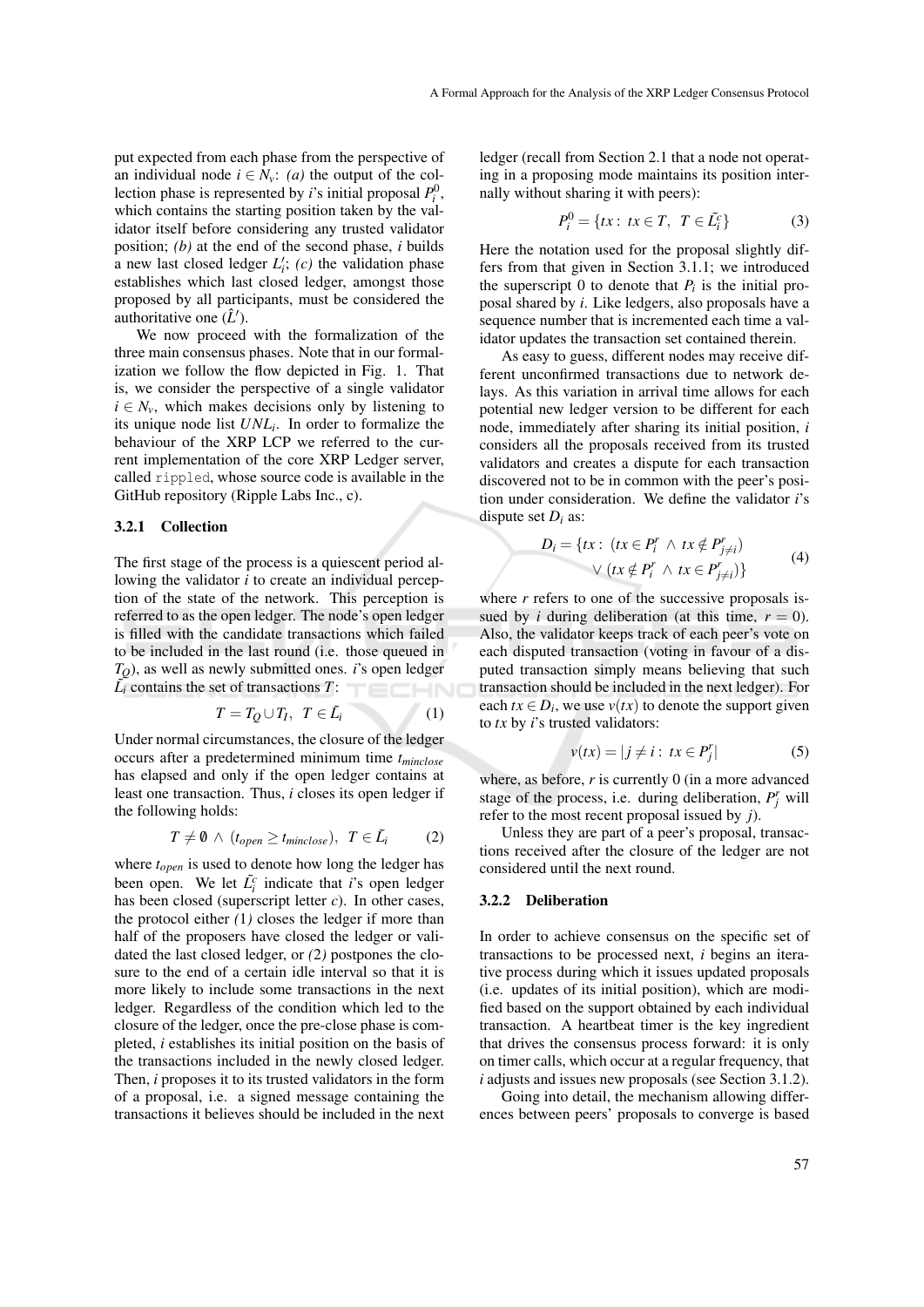

Figure 1: Output of each phase from the perspective of a single validator *i*.

on a majority voting scheme. The evaluation of the achieved convergence degree is performed taking the value of a certain threshold θ as a reference. In turn, the value θ depends on a parameter *d* which expresses the percentage of time that consensus is expected to take to converge. Specifically, *d* is a function of the previous round duration, which corresponds to the duration of the last deliberation phase (measured from closing the open ledger to accepting the consensus result) and the duration of the deliberation phase for the current consensus round:

$$
d = f(t_{(deliberation-1)}, t_{deliberation}) =
$$
  
= 
$$
\frac{t_{deliberation} \cdot 100}{max(t_{(deliberation-1)}, t_{minconsensus})}
$$
 (6)

where *tminconsensus* (currently, 5 seconds) expresses the minimum amount of time to consider that consensus was reached in the previous round.

As deliberation proceeds, *i* changes its candidate transaction set in response to what its trusted validators propose. As a result, *i* may either add a disputed transaction to its current set if the percentage of trusted validators that have proposed the same transaction in their most recent proposal exceeds the aforementioned threshold  $\theta$  or, otherwise, remove it. New proposals are formalized as follows:

$$
P'_{i} = \{tx : (tx \in P'_{i} \land tx \notin D_{i})
$$
  
 
$$
\lor (tx \in D_{i} \land (v(tx) \geq \theta))\}.
$$
 (7)

The current implementation uses an initial threshold for inclusion of 0.5. This means that if a particular disputed transaction is supported by half of the validators or more, *i* agrees to include it in its set. On the contrary, a transaction that, at this early stage, does not have the support of at least 50% of the trusted nodes, is removed from *i*'s position. Omitted transactions are added to the transaction queue  $T_Q$  and considered again for inclusion in the next ledger version. Therefore, the queue is updated whenever a transaction is removed from a proposal:

$$
T'_Q = T_Q \cup \{tx : tx \in D_i \land (v(tx) < \theta)\}.
$$
 (8)

The specific values of  $\theta$  are subject to change, in accordance to the XRP Ledger implementation. Depending on the value of the function *d* (defined in Eq. 6), θ can currently assume one of the following values:

$$
\begin{cases}\n0.5 & d < 50 \\
0.65 & 50 \le d < 85 \\
0.7 & 85 \le d < 200 \\
0.95 & otherwise\n\end{cases}
$$
\n(9)

After changing its transaction view, *i* broadcasts its new proposal (increasing the related sequence number) and determines whether consensus has been reached − in case *i* has not changed its set of transactions, no new proposal needs to be issued. Consensus can be declared only if there is a supermajority support for each of the transactions the candidate set contains. Formally, the support of a proposal  $P_i^r$  is expressed as follows:

$$
v(P_i^r) = |\{ j \neq i : P_j^r = P_i^r \}|. \tag{10}
$$

Actually, consensus is reached when the following three conditions are met: *(a)* a certain minimum amount of time has elapsed since deliberation began, *(b)* at least 3/4 of the previous round proposers are participating or the current deliberation phase is longer (of a given minimum amount of time) than the deliberation phase of the previous round, *(c) i*, together with its trusted peers, has reached the percentage threshold *q<sup>c</sup>* above which consensus can be declared. However, for the purpose of formalization, the really meaningful condition is the third. Hence, we assume *i* declares consensus reached when the following holds:

$$
v(P_i^r) \ge q_c, \ q_c = k \cdot n_i \tag{11}
$$

where  $n_i$  is the number of trusted nodes belonging to *UNL*<sup>*i*</sup> (see Section 3.1.1) and  $k = 0.8$  in the current implementation. Once consensus is reached, *i* builds a new last closed ledger  $L_i$  by adding the agreed-upon set of transactions to the prior fully validated ledger *L*ˆ:

$$
L'_i = \hat{L} \cup \{ tx \in P'_i : v(P'_i) \ge q_c \}
$$
 (12)

and then, it broadcasts its resulting ledger in the form of a signed message  $\sigma_i$  containing the identifying hash of this ledger. At this point, the round is completed and *i* now builds a new open ledger on top of the last closed ledger. As previously said, the open ledger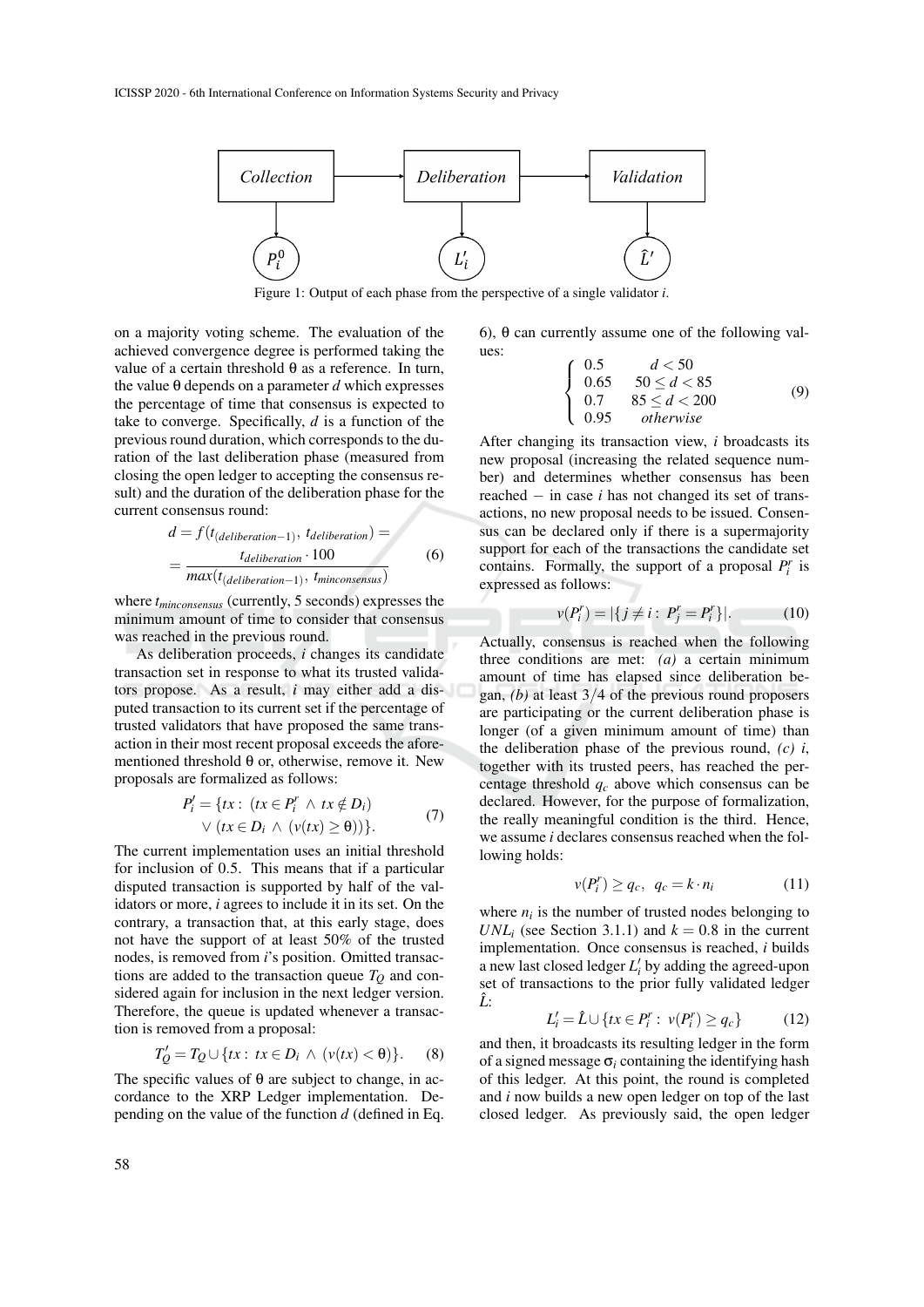represents the basis of any validator's initial proposal and hence, the first transactions to be added to the new open ledger are those held over from the previous consensus round. Next, all valid transactions that in the previous round were received after the ledger was closed are applied. In practice, the protocol starts a new round of consensus before the third phase, i.e. validation, ends. Each participant begins a new collection phase concurrently, preparing its proposal for the next ledger version while the consensus process related to the prior ledger version is ongoing. Accordingly, at any given time, the process is characterized by a series of in-progress open ledgers, individual participants' last closed ledgers that have not been fully validated and historical ledgers that have been fully validated.

#### 3.2.3 Validation

At the end of deliberation, as seen above, validators independently build what they believe the next state of the ledger should be. Due to latency in propagating transactions throughout the network, different validators may compute different last closed ledgers. These ledger versions have the same sequence number, but different hash values that uniquely identify their contents (see Section 3.1). It is important to note that the sequence number and the hash correlate 1:1 only for fully validated ledgers. Thus, for a given sequence number, only one ledger version can ever be fully validated. In order to converge on a universal status of the ledger and, consequently, resolve the above differences, *i* checks how many trusted validators have built a last closed ledger equal to its own by comparing its validation, i.e. the hash of the ledger it computed, with the hashes received from its peers; among all the most recent validations, *i* considers only those with the greatest sequence number. We denote by  $\Sigma_{L_i}$ the set of trusted validators that published the same validation hash as the validator *i*:

$$
\Sigma_{L'_i} = \{ j \in UNL_i : \sigma_j = \sigma_i \}.
$$
 (13)

Based on these validations, *i* recognizes whether the previous consensus round succeeded or not. In particular, the node declares its last closed ledger  $\hat{L}_i^j$  fully validated in the event that a supermajority agreement on the calculated hash is reached. Therefore, if *i* detects that it is in the majority, having built a ledger that received enough matching validations to meet the validation quorum  $q<sub>v</sub>$ , it considers the ledger fully validated. Formally,  $L_i$  is declared fully validated iff:

$$
|\Sigma_{L'_i}| \ge q_v, \ \ q_v = k \cdot n_i \tag{14}
$$

where, as for the consensus quorum  $q_c$  (cf. Eq. 11), the constant  $k$  is 0.8. Conversely, if  $i$  is in the minority, it cannot consider its ledger instance fully validated. Instead, it has to find the supermajority ledger, i.e. the one with the sufficient number of validations (and highest sequence number), and accept it as the new fully validated ledger:

$$
\hat{L}' = L'_x: \ (x = i \ \lor \ x \in UNL_i) \ \land \ ([\Sigma_{L'_x}] \ge q_{\nu}). \tag{15}
$$

Lastly, in case for a given sequence number no last closed ledger meets  $q_v$ , no ledger is declared fully validated and *i* switches to a strategy allowing it to determine the preferred last closed ledger for the next consensus round (see (Chase and MacBrough, 2018) for an overview on this strategy).

To summarize, the three outputs depicted in Fig. 1 correspond to Eq. 3, 12 and 15 respectively.

### 4 XRP LEDGER PROPERTIES

### 4.1 Safety and Liveness

One of the fundamental problems in distributed computing is ensuring that in a system where processors exchange information, all correct processes make a decision and eventually reach a common understanding or agreement even if one or more processors have failed. There are several flavors of the consensus problem (Pease et al., 1980), but all variations are subject to conditions similar to the following:

- *Validity*: If every process begins with the same initial value  $v$ , then the final decision of a nonfaulty process must be *v*;
	- *Agreement*: Final decisions by non-faulty processors must be identical;
	- *Termination*: Every non-faulty process must eventually decide.

These conditions are intended to capture two crucial properties, namely *safety* and *liveness*. The former, which derives from the conjunction of validity and agreement, traditionally guarantees that something bad will never happen. On the other hand, liveness guarantees that something good will happen eventually, and derives from the termination condition. In the context of the XRP Ledger network, the above definitions can be refined as follows:

- *Safety*: If an honest node fully validates a ledger *L*, then all honest nodes cannot fully validate a contradictory ledger  $L' \neq L$ ;
- *Liveness*: If an honest node broadcasts a valid proposal *P* to all honest nodes, then *P* will eventually be accepted by all nodes and included in a fully validated ledger.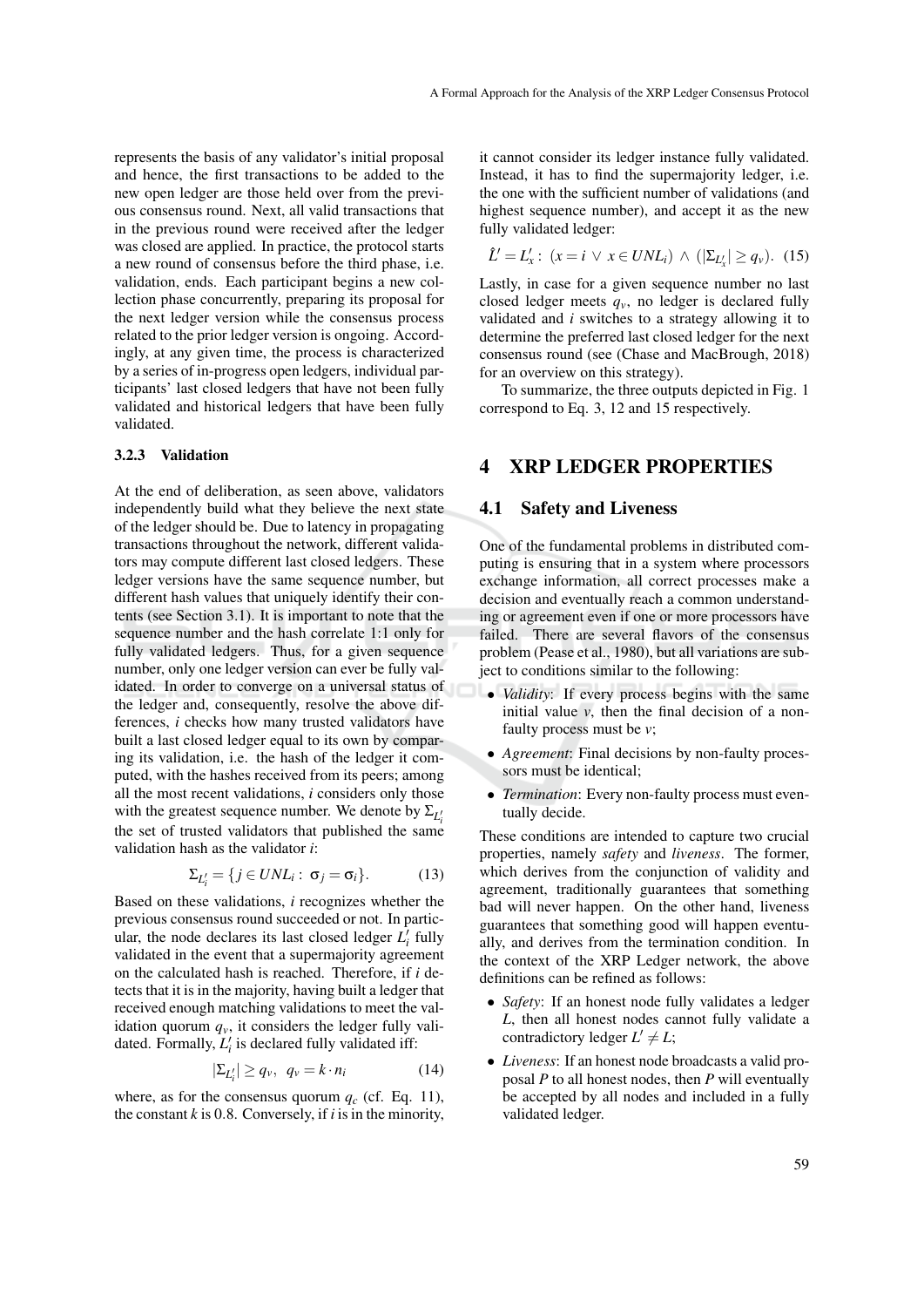The phenomenon called *fork* is the biggest threat to the ability of a distributed ledger system to operate properly and produce results that can be relied upon. In the XRP Ledger network, the occurrence of a fork corresponds to the situation in which *two honest validators fully validate conflicting ledgers, i.e. ledgers having the same sequence number, but different identifying hash value*.

As already mentioned, the XRP LCP features a layered notion of trust. The network is divided into subsets of nodes that are collectively trusted to not collude in an attempt to defraud the other peers, and each node has complete discretion in selecting its own UNL. Since validators have influence only over nodes configured to trust them, the presence of a certain honest validator in more UNLs directly implies a higher influence by that validator on the process of determining the next ledger state. As a result, protocol safety relies on the fact that the majority of the validators act honestly and it is strongly dependent on the degree of intersection between the UNLs of every pair of nodes. The original Ripple whitepaper (Schwartz et al., 2014) provided an initial analysis of the overlap condition required to ensure consistency, coming to the conclusion that the needed minimum overlap was roughly 1/5 of the UNL size. Later, an independent analysis (Armknecht et al., 2015) proved that the above condition was insufficient and suggested that the correct bound was  $> 2/5$  of the UNL size. To be precise, they showed that in order to ensure the absence of any fork, the intersection set size between the UNL of any two validators needs to be  $> 40\%$ of the maximum UNL size. A recent work by Chase and MacBrough (2018) provided a further analysis of the XRP Ledger Consensus Protocol and also derived new conditions for its safety and liveness, changing the expectation for the overlap requirement. In the remainder of this section, we show the major findings of Chase and MacBrough which will be useful in the subsequent section. Prior to this, we present the model used to analyze the safety and liveness of the protocol.

The network is modeled as if an adversary is in full control of at most  $t_i$  nodes in  $UNL_i$  for any validator *i*. The nodes controlled by the adversary are called Byzantine and can deviate from the protocol by performing at least one of the following actions: *(i)* not responding to messages; *(ii)* sending incorrect messages; *(iii)* sending differentiated messages to different nodes. On the contrary, we consider as honest any node that follows exactly the prescribed XRP LCP. The honest proportion is equal to  $n_i - t_i$ . Due to the FLP Impossibility Result (Fischer et al., 1985), safety and liveness cannot be simultaneously

guaranteed by any consensus algorithm in the presence of arbitrary asynchrony and Byzantine nodes. In (Chase and MacBrough, 2018), the authors assumed a weak form of asynchrony in order to prove that the system is able to not fall in a state where some honest nodes can never fully validate a new ledger. This last assumption, however, does not seem to be sufficient to guarantee that the system cannot get stuck even in networks where two UNLs disagree only by few nodes. In this regard, the paper showed an example where even with 99% UNL overlap and no Byzantine faults, the system fails to successfully apply the preferred branch strategy, consequently maintaining a ledger chain with two distinct branches (in other words, the nodes are unable to determine a preferred chain of ledgers to converge on). It follows that, actually, only in the restricted case in which the network consists of a single agreed-upon UNL with an arbitrary number of extra nodes, the XRP LCP cannot get stuck.

The most relevant contribution by Chase and MacBrough was the re-analysis of the overlap condition required to ensure safety. According to them, the XRP LCP guarantees fork safety if for every pair of nodes *i*, *j* the following holds:

$$
O_{i,j} > \frac{n_j}{2} + n_i - q_v + t_{i,j}
$$
 (16)

where  $O_{i,j} = |UNL_i \cap UNL_j|, q_v = k \cdot n_i$  (cf. Eq. 14) and  $t_{i,j} = min\{t_i, t_j, O_{i,j}\}$  is the maximum number of allowed Byzantine faults in  $UNL<sub>i</sub> ∩ UNL<sub>j</sub>$  − here we have slightly changed the original notation in order to adapt it to the one used in our formalization. Assuming 80% validation quorum  $(q_v)$  (as prescribed in the actual implementation) and 20% faults  $(t_i, j)$ , the condition in essence requires roughly  $> 90\%$  UNL agreement.

### 4.2 Analysis

In order to provide a more accurate view of the security provisions of the XRP LCP in terms of safety and liveness, here we make some observations about the three key parameters of the protocol, i.e. UNL overlap, validation quorum and tolerated Byzantine nodes, considering also the discussion recently appeared on the Ripple GitHub repository (Wilson, 2018). We investigate the values  $O_{i,j}$ ,  $q_v$  and  $t_{i,j}$  displayed in Eq. 16 and in the following we show how safety and liveness tolerances are related to each other and vary according to the assumptions made on the above parameters.

To this end, we find it convenient to introduce two additional parameters, namely  $\mu_i$  and  $\mu_j$ , which denote the size of the set of surplus nodes for *UNL<sup>i</sup>*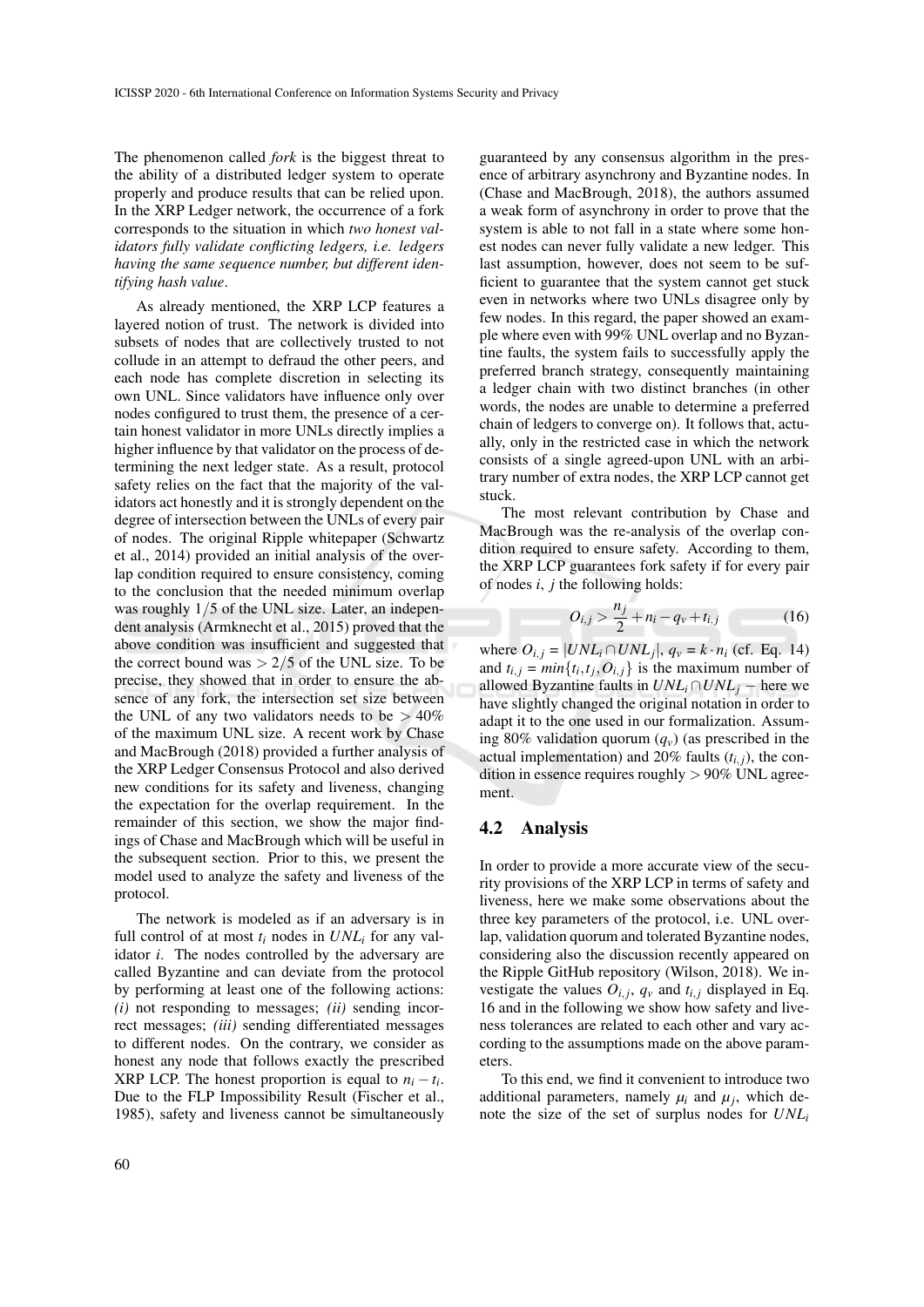

Figure 2:  $\mu_i$  and  $\mu_j$  are the set sizes of surplus nodes in  $UNL_i$  and  $UNL_j$ .

and *UNL<sup>j</sup>* , respectively, that is the nodes in *UNL<sup>i</sup>* that are not in common with  $UNL<sub>j</sub>$  and viceversa:  $\mu_i = n_i - O_{i,j}, \mu_j = n_j - O_{i,j}$  (Fig. 2). Moreover, we denote by  $t_s$  the safety fault tolerance and by  $t_l$  the liveness tolerance of the system, i.e. the maximum number of Byzantine nodes the XRP LCP tolerates in order to guarantee safety and liveness, respectively.

Given a pair of nodes *i*, *j* with their respective UNLs, and assuming that  $n_i < n_j$  and both UNLs have the same percentage of faulty nodes,  $t_{i,j}$  =  $min\{t_i, t_j, O_{i,j}\} = t_i$ . By substituting  $O_{i,j}$  with  $n_i - \mu_i$ in Eq. 16, we get the following inequality:

$$
t_s < -\frac{n_i}{2} - \frac{\mu_i}{2} - \frac{\mu_j}{2} + q_v. \tag{17}
$$

On the other hand, the liveness tolerance  $t_l$  is given by:

$$
t_l < n_i - q_\nu. \tag{18}
$$

In general, a consensus protocol providing results that can be relied upon is preferable, rather than one that is able to progress in the presence of faulty nodes but, at the same time, reports impaired results that could undermine consistency. As a result, in order to obtain a validation quorum  $q_v$  whose safety fault tolerance  $t_s$ meets or exceeds the liveness tolerance *t<sup>l</sup>* , we can use  $t_s \geq n_i - q_v$  and get the following:

$$
n_i - q_v < -\frac{n_i}{2} - \frac{\mu_i}{2} - \frac{\mu_j}{2} + q_v
$$
  

$$
q_v > \frac{3n_i}{4} + \frac{\mu_i}{4} + \frac{\mu_j}{4}.
$$
 (19)

#### 4.2.1 Unique UNL

Let us now consider the simplest case where the XRP Ledger network consists of a single agreed-upon UNL. In this case,  $n_i = n_j = n$ , and, consequently,  $\mu_i = \mu_j = 0$ . By Eq. 19, we obtain  $q_v > (3/4)n$ , meaning that when there is 100% agreement on participants, reaching a 75% validation quorum is sufficient to fully validate a ledger. Therefore, in Eq. 16 we have  $n > n/2 + n - (3/4)n + t_i$ , from which we obtain  $t_s(= t_i) < (1/4)n$ , whereas from Eq. 18 we obtain  $t_l < n-(3/4)n = (1/4)n$ . As a result, in case  $UNL<sub>i</sub> = UNL<sub>i</sub>$  and  $q<sub>v</sub> = 0.75n$ , both the tolerances are 0.25*n*. This means that when less than 25% of trusted nodes are Byzantine, the protocol functions properly.

Keeping valid the assumption  $UNL_i = UNL_j$ , now we show how  $t_s$  and  $t_l$  vary when  $q_v$  is equal to 0.8*n*, as required by the current XRP LCP specification. In this case, the value of the two tolerances are no longer equal:  $t_s < (3/10)n$ , and  $t_l < (1/5)n$ . Compared to the previous case in which  $q<sub>v</sub> = 0.75n$ , here the liveness tolerance is lower than the safety fault tolerance, and this implies that the system ability to not get stuck is slightly weakened.

#### 4.2.2 Overlapping UNLs

So far the analysis has focused on the circumstance where the network is composed of a unique UNL. However, the validation quorum increase takes on greater significance in the context in which the UNLs of any two nodes *i*, *j* do not completely overlap, i.e. when at least one of the two parameters  $\mu_i$  and  $\mu_j$  is  $> 0$ . In this regard, we now turn our attention to the total non-overlapping component resulting from the sum of the two individual surpluses  $\mu_i$  and  $\mu_j$  of Eq. 17:

$$
\mu_i + \mu_j < -n + 2q_v - 2t_s. \tag{20}
$$

Let us now consider two cases in which we set the validation quorum first to 80% and then to 90% of the nodes. In the former case,  $q_v = 0.8n$  and assuming  $t_s = 0.2n$ , we can safely allow up to a non-overlap of 0.2*n*. In the latter case,  $q_v = 0.9n$  and assuming  $t_s = 0.1n$ , the maximum non-overlap we can safely allow is 0.6*n*. Thus, as the above bounds show, as  $q_v$ increases, the degree of freedom of any node in the choice of validators to trust, in turn, increases.

To conclude, if we want the system to have a little more liveness, we can increase the sizes of the surplus node sets  $\mu_i$  and  $\mu_j$ . Recalling that  $t_l$  depends on the quantity  $n_i - q_\nu$ , as the values  $\mu_i$  and  $\mu_j$  increase, we obtain a higher validation quorum (cf. Eq. 19), and hence the maximum number of allowed Byzantine nodes to guarantee liveness increases. Let us consider an overlap of 90%, i.e. a non-overlap of 10%. If the safety fault tolerance is  $0.2n_i$ , from Eq. 16 we obtain  $q_v > 0.75n_i$ , and  $t_l < 0.25n_i$ . In contrast, if the safety fault tolerance is  $0.25n_i$ , we obtain  $q_v > 0.8n_i$ , and hence,  $t_l < 0.2n_i$ . From this analysis, it emerges that safety and liveness tolerances, validation quorum, and UNLs overlapping set size are strictly correlated, and it is possible to tune these parameters according to the desired properties the system needs to satisfy.

Currently, if no configuration changes are made, each node adopts the default and recommended UNL provided by Ripple. This essentially implies that no disagreement on the participants in the network is allowed, since all the nodes listen to a single list of validators. Accordingly, the XRP LCP is really able to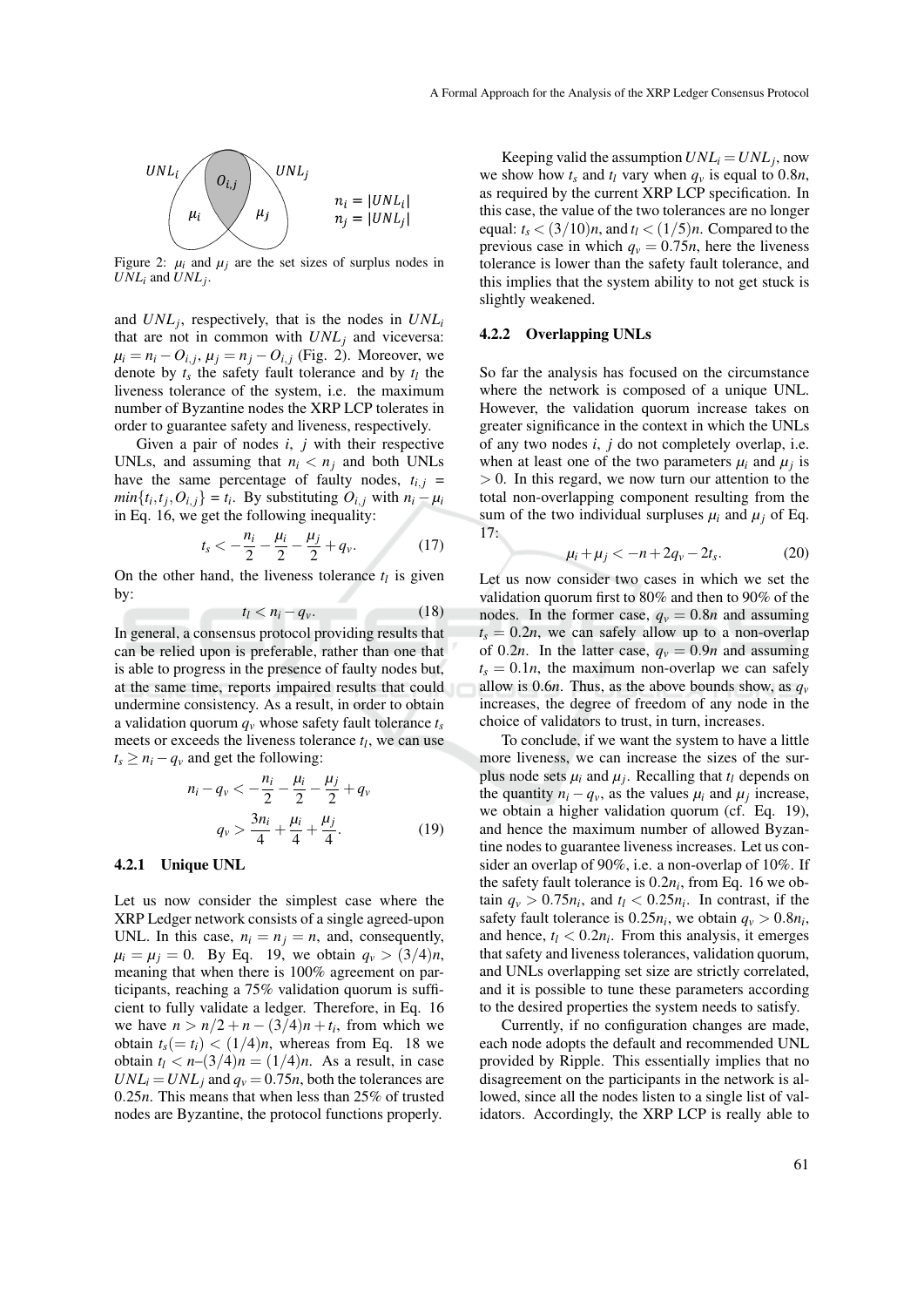guarantee that the network cannot get stuck as long as the number of Byzantine nodes within the system is limited.

# 5 CONCLUSIONS

Understanding the fundamental mechanisms and security properties of the structure underlying blockchain-based protocols is becoming increasingly important. Thus, detailed analyses and formalizations of existing distributed ledger systems are crucial to prove the correctness of the algorithms and gain confidence that they achieve their goals.

In this paper, we have presented a formalization of the XRP Ledger Consensus Protocol, whose functioning has been studied in a rather superficial way so far. To the best of our knowledge, our work is the first one that describes the phases of the Ripple protocol in such great detail, trying to avoid ambiguities in defining its behavior. We have included the analysis of two key security properties, namely safety and liveness, based upon which the efficacy of the protocol can be determined. Furthermore, we have shown that the correlation between some protocol parameters can be leveraged to meet a desired liveness/fault tolerance. Our work represents the first step towards the complete analysis of the XRP Ledger Consensus Protocol and opens several research directions. For instance, our set-theoretic approach could serve as the basis for the construction of an extended formalism that is capable of capturing the behaviour of the protocol by means of a strictly formal language. Also the use of different model-driven approaches and automated verification tools can greatly benefit from our specification efforts and facilitate the comprehensive description of the protocol. For the immediate future, we plan to extend our work considering the formalization of additional security properties and using different models of computation.

### REFERENCES

- Armknecht, F., Karame, G. O., Mandal, A., Youssef, F., and Zenner, E. (2015). Ripple: Overview and Outlook. In Conti, M., Schunter, M., and Askoxylakis, I., editors, *Trust and Trustworthy Computing*, pages 163–180, Cham. Springer International Publishing.
- Badertscher, C., Maurer, U., Tschudi, D., and Zikas, V. (2017). Bitcoin as a Transaction Ledger: A Composable Treatment. In Katz, J. and Shacham, H., editors, *Advances in Cryptology – CRYPTO 2017*, pages 324– 356, Cham. Springer International Publishing.
- Bano, S., Sonnino, A., Al-Bassam, M., Azouvi, S., Mc-Corry, P., Meiklejohn, S., and Danezis, G. (2017). Consensus in the Age of Blockchains. *CoRR*, abs/1711.03936.
- Cachin, C. and Vukolic, M. (2017). Blockchain Consensus Protocols in the Wild. *CoRR*, abs/1707.01873.
- Chase, B. and MacBrough, E. (2018). Analysis of the XRP Ledger Consensus Protocol. *CoRR*, abs/1802.07242.
- Daian, P., Pass, R., and Shi, E. (2016). Snow White: Provably Secure Proofs of Stake. Cryptology ePrint Archive, Report 2016/919.
- Fischer, M. J., Lynch, N. A., and Paterson, M. S. (1985). Impossibility of Distributed Consensus with One Faulty Process. *J. ACM*, 32(2):374–382.
- Garay, J., Kiayias, A., and Leonardos, N. (2015). The Bitcoin Backbone Protocol: Analysis and Applications. In Oswald, E. and Fischlin, M., editors, *Advances in Cryptology - EUROCRYPT 2015*, pages 281–310, Berlin, Heidelberg. Springer Berlin Heidelberg.
- Garay, J., Kiayias, A., and Leonardos, N. (2017). The Bitcoin Backbone Protocol with Chains of Variable Difficulty. In Katz, J. and Shacham, H., editors, *Advances in Cryptology – CRYPTO 2017*, pages 291– 323, Cham. Springer International Publishing.
- Garay, J. A., Kiayias, A., Leonardos, N., and Panagiotakos, G. (2018). Bootstrapping the Blockchain, with Applications to Consensus and Fast PKI Setup. In Abdalla, M. and Dahab, R., editors, *Public-Key Cryptography – PKC 2018*, pages 465–495, Cham. Springer International Publishing.
- Gramoli, V. (2017). From Blockchain Consensus Back to Byzantine Consensus. *Future Generation Computer Systems*.
- Halpin, H. and Piekarska, M. (2017). Introduction to Security and Privacy on the Blockchain. EuroS&P 2017 - 2nd IEEE European Symposium on Security and Privacy, Workshops.
- Kiayias, A., Russell, A., David, B., and Oliynykov, R. (2017). Ouroboros: A Provably Secure Proof-of-Stake Blockchain Protocol. In Katz, J. and Shacham, H., editors, *Advances in Cryptology – CRYPTO 2017*, pages 357–388, Cham. Springer International Publishing.
- Mauri, L., Cimato, S., and Damiani, E. (2018). A Comparative Analysis of Current Cryptocurrencies. In *Proceedings of the 4th International Conference on Information Systems Security and Privacy - Volume 1: ICISSP*, pages 127–138. INSTICC, SciTePress.
- Nakamoto, S. (2008). Bitcoin: A Peer-to-Peer Electronic Cash System.
- Pass, R., Seeman, L., and Shelat, A. (2017). Analysis of the Blockchain Protocol in Asynchronous Networks. In Coron, J.-S. and Nielsen, J. B., editors, *Advances in Cryptology – EUROCRYPT 2017*, pages 643–673, Cham. Springer International Publishing.
- Pass, R. and Shi, E. (2017). The Sleepy Model of Consensus. In Takagi, T. and Peyrin, T., editors, *Advances in Cryptology – ASIACRYPT 2017*, pages 380–409, Cham. Springer International Publishing.
- Pease, M., Shostak, R., and Lamport, L. (1980). Reach-